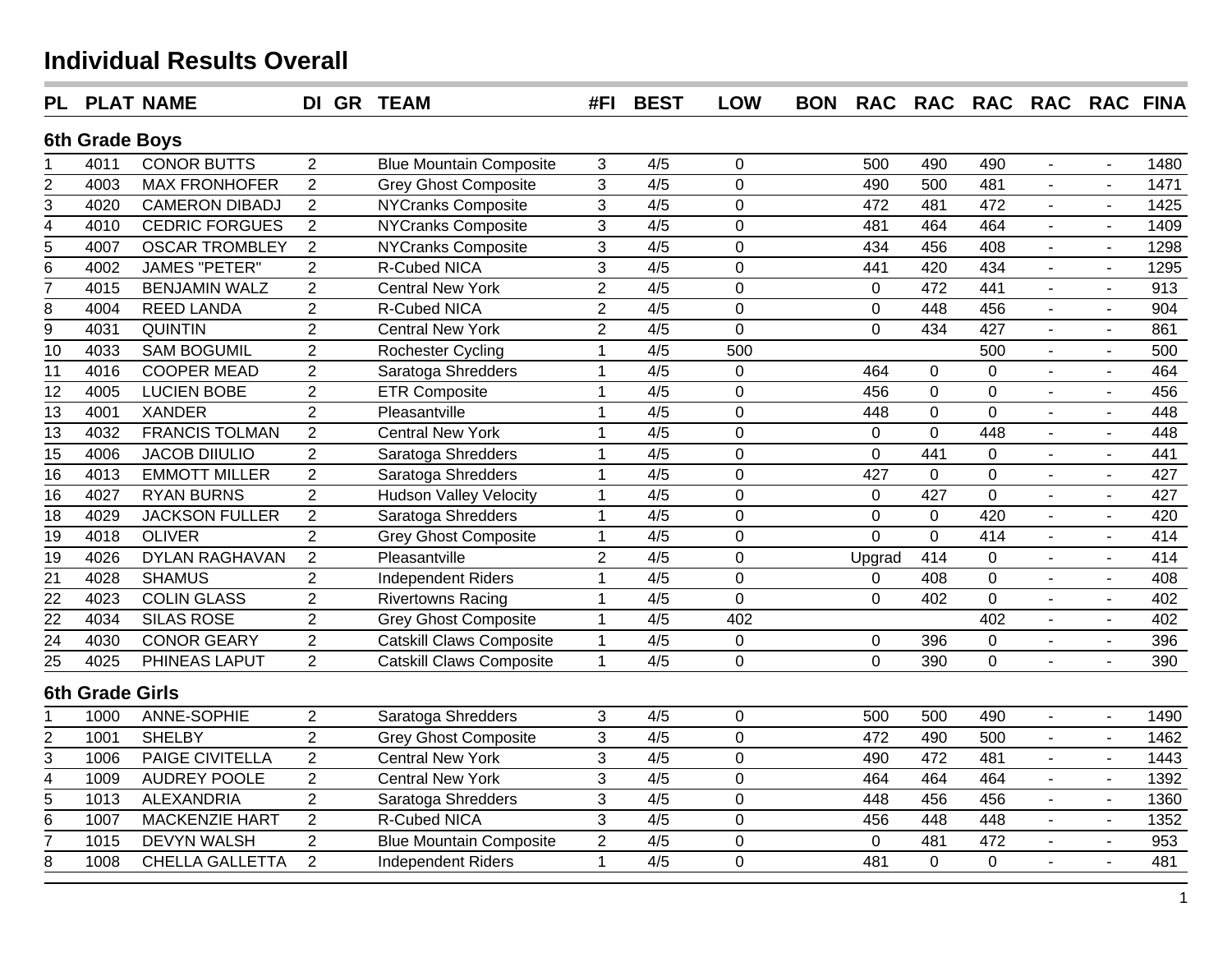| <b>PL</b>               |                       | <b>PLAT NAME</b>      | DI GR          | <b>TEAM</b>                     | #FI            | <b>BEST</b> | <b>LOW</b>     | <b>BON</b> | <b>RAC</b>     | <b>RAC</b>     | <b>RAC</b>       | <b>RAC</b>     | <b>RAC</b>               | <b>FINA</b>     |
|-------------------------|-----------------------|-----------------------|----------------|---------------------------------|----------------|-------------|----------------|------------|----------------|----------------|------------------|----------------|--------------------------|-----------------|
| 9                       | 1005                  | <b>RUBY HOWE</b>      | $\overline{2}$ | Saratoga Shredders              | $\mathbf 1$    | 4/5         | 0              |            | $\pmb{0}$      | $\mathbf 0$    | 441              |                |                          | 441             |
| 9                       | 1010                  | <b>JOHANNA</b>        | $\overline{2}$ | <b>Orange County Crushers</b>   | $\mathbf{1}$   | 4/5         | $\mathbf 0$    |            | $\mathbf 0$    | 441            | $\mathbf 0$      |                |                          | 441             |
| 11                      | 1004                  | <b>ELLA KOMANECKY</b> | $\overline{2}$ | <b>Central New York</b>         | $\mathbf{1}$   | 4/5         | $\mathbf 0$    |            | $\mathbf 0$    | $\mathbf 0$    | 434              | $\sim$         |                          | 434             |
|                         | <b>7th Grade Boys</b> |                       |                |                                 |                |             |                |            |                |                |                  |                |                          |                 |
|                         | 5019                  | <b>SYLVAN</b>         | $\overline{2}$ | <b>Catskill Claws Composite</b> | 3              | 4/5         | $\mathbf 0$    |            | 500            | 500            | 500              | $\overline{a}$ |                          | 1500            |
| $\overline{\mathbf{c}}$ | 5008                  | <b>RILEY HIGGINS</b>  | $\overline{2}$ | <b>R-Cubed NICA</b>             | $\overline{3}$ | 4/5         | $\overline{0}$ |            | 490            | 490            | 481              | $\overline{a}$ | $\overline{a}$           | 1461            |
| 3                       | 5028                  | <b>CAMERON</b>        | $\overline{2}$ | R-Cubed NICA                    | $\overline{3}$ | 4/5         | $\mathbf 0$    |            | 481            | 481            | 490              |                | $\sim$                   | 1452            |
| $\overline{4}$          | 5027                  | <b>AIDEN SLOAN</b>    | $\overline{2}$ | R-Cubed NICA                    | 3              | 4/5         | $\mathbf 0$    |            | 472            | 472            | 472              |                |                          | 1416            |
| $\overline{5}$          | 5000                  | <b>CARSON WALKER</b>  | $\overline{2}$ | Saratoga Shredders              | 3              | 4/5         | $\mathbf 0$    |            | 464            | 464            | 456              |                |                          | 1384            |
| 6                       | 5023                  | <b>JUSTIN COLT</b>    | $\overline{2}$ | <b>Orange County Crushers</b>   | $\mathbf{3}$   | 4/5         | $\mathbf 0$    |            | 434            | 448            | 441              |                |                          | 1323            |
| $\overline{7}$          | 5037                  | <b>CALEB STEHMAN</b>  | $\overline{2}$ | R-Cubed NICA                    | $\overline{3}$ | 4/5         | $\overline{0}$ |            | 408            | 414            | 408              | $\blacksquare$ |                          | 1230            |
| 8                       | 5020                  | <b>AMON OLIVER</b>    | $\overline{2}$ | Galena Growlers Composite       | $\mathfrak{S}$ | 4/5         | $\mathbf 0$    |            | 380            | 434            | 414              | $\blacksquare$ |                          | 1228            |
| $\overline{9}$          | 5029                  | <b>JONATHAN</b>       | $\overline{2}$ | R-Cubed NICA                    | $\overline{3}$ | 4/5         | $\mathbf 0$    |            | 390            | 408            | 427              | $\blacksquare$ | $\overline{\phantom{a}}$ | 1225            |
| 10                      | 5032                  | <b>ANDREW</b>         | $\overline{2}$ | Galena Growlers Composite       | 3              | 4/5         | $\mathbf 0$    |            | 427            | 390            | 402              | $\overline{a}$ | $\blacksquare$           | 1219            |
| $\overline{11}$         | 5025                  | <b>EMMETT</b>         | $\overline{2}$ | <b>Blue Mountain Composite</b>  | $\overline{2}$ | 4/5         | $\overline{0}$ |            | $\mathbf 0$    | 456            | 464              | $\blacksquare$ | $\blacksquare$           | 920             |
| $\overline{12}$         | 5026                  | <b>HARRISON</b>       | $\overline{2}$ | Pleasantville                   | $\overline{2}$ | 4/5         | $\mathbf 0$    |            | $\mathbf 0$    | 441            | 448              | $\overline{a}$ | $\sim$                   | 889             |
| $\overline{13}$         | 5009                  | <b>COOPER SCOTT</b>   | $\overline{2}$ | R-Cubed NICA                    | $\overline{2}$ | 4/5         | $\overline{0}$ |            | 456            | 420            | $\mathbf{0}$     | $\overline{a}$ | $\sim$                   | 876             |
| $\overline{14}$         | 5001                  | <b>ANTON GVOZDEV</b>  | $\overline{2}$ | Saratoga Shredders              | $\overline{2}$ | 4/5         | $\mathbf 0$    |            | 420            | $\mathbf 0$    | 380              | $\sim$         | $\sim$                   | 800             |
| $\overline{15}$         | 5042                  | <b>NOAH STARKEY</b>   | $\overline{2}$ | <b>Hudson Valley Velocity</b>   | $\overline{2}$ | 4/5         | $\overline{0}$ |            | $\mathbf 0$    | 396            | 390              | $\mathbf{r}$   | $\mathbf{r}$             | 786             |
| $\overline{16}$         | 5038                  | <b>MATTHEW BEST</b>   | $\overline{2}$ | <b>Catskill Claws Composite</b> | $\overline{2}$ | 4/5         | $\mathbf 0$    |            | $\overline{0}$ | 402            | $\overline{370}$ | $\blacksquare$ | $\blacksquare$           | $\frac{1}{772}$ |
| 17                      | 5007                  | <b>BROCK LARSEN</b>   | $\overline{2}$ | R-Cubed NICA                    | $\mathbf{1}$   | 4/5         | $\overline{0}$ |            | 448            | $\mathbf 0$    | 0                | $\overline{a}$ | $\overline{a}$           | 448             |
| $\overline{18}$         | 5010                  | <b>WECK POOL</b>      | $\overline{2}$ | Dave Jordan Racing Juniors      | $\mathbf{1}$   | 4/5         | $\overline{0}$ |            | 441            | $\overline{0}$ | $\overline{0}$   | $\blacksquare$ |                          | 441             |
| $\overline{19}$         | 5043                  | <b>OLIVER EMPIE</b>   | $\overline{2}$ | Otsego Composite                | $\mathbf 1$    | 4/5         | 434            |            |                |                | 434              | $\overline{a}$ | $\overline{a}$           | 434             |
| $\overline{20}$         | 5021                  | <b>LUCAS HEFFERN</b>  | $\overline{2}$ | Niskayuna/Mohawk                | $\mathbf{1}$   | 4/5         | $\overline{0}$ |            | $\mathbf 0$    | 427            | $\overline{0}$   |                |                          | 427             |
| $\overline{21}$         | 5040                  | <b>BEN KEMNAH</b>     | $\overline{2}$ | Galena Growlers Composite       | $\mathbf{1}$   | 4/5         | $\mathbf 0$    |            | $\mathbf 0$    | $\pmb{0}$      | 420              |                |                          | 420             |
| $\overline{22}$         | 5033                  | <b>KADEN BOBE</b>     | $\overline{2}$ | <b>ETR Composite</b>            | $\mathbf 1$    | 4/5         | $\mathbf 0$    |            | 414            | $\overline{0}$ | $\mathbf 0$      |                |                          | 414             |
| 23                      | 5012                  | <b>JAMES RUSSELL</b>  | $\overline{2}$ | <b>Independent Riders</b>       | $\mathbf{1}$   | 4/5         | $\mathbf 0$    |            | 402            | $\pmb{0}$      | $\mathbf 0$      |                |                          | 402             |
| $\overline{24}$         | 5003                  | <b>TANNER SANDEL</b>  | $\overline{2}$ | Adirondack Velo Composite       | $\mathbf{1}$   | 4/5         | $\overline{0}$ |            | $\mathbf 0$    | $\overline{0}$ | 396              |                |                          | 396             |
| 24                      | 5011                  | <b>JACOB SELTZER</b>  | $\overline{2}$ | <b>ETR Composite</b>            | $\mathbf{1}$   | 4/5         | $\mathbf 0$    |            | 396            | $\pmb{0}$      | $\mathbf 0$      | $\blacksquare$ | $\overline{\phantom{a}}$ | 396             |
| $\overline{26}$         | 5005                  | <b>DYLAN RAGHAVAN</b> | $\overline{2}$ | Pleasantville                   | $\mathbf{1}$   | 4/5         | $\Omega$       |            | 385            | $\overline{0}$ | $\overline{0}$   | $\blacksquare$ | $\blacksquare$           | 385             |
| 26                      | 5044                  | <b>AIDAN HUESTIS</b>  | $\overline{2}$ | Otsego Composite                | 1              | 4/5         | 385            |            |                |                | 385              | $\blacksquare$ | $\blacksquare$           | 385             |
| $\overline{28}$         | 5017                  | <b>KEVIN LOUGHLIN</b> | $\overline{2}$ | <b>Central New York</b>         | $\mathbf{1}$   | 4/5         | $\mathbf 0$    |            | $\pmb{0}$      | $\mathbf 0$    | $\frac{1}{375}$  | $\overline{a}$ |                          | 375             |
| $\overline{29}$         | 5041                  | <b>CONNOR HARRIS</b>  | $\overline{2}$ | Niskayuna/Mohawk                | $\mathbf{1}$   | 4/5         | $\mathbf 0$    |            | $\mathbf 0$    | $\mathbf 0$    | 365              | $\blacksquare$ | $\sim$                   | 365             |
| $\overline{30}$         | 5034                  | OLEN COSTELLO         | $\overline{2}$ | Adirondack Velo Composite       | $\mathbf{1}$   | 4/5         | $\mathbf 0$    |            | 0              | $\mathbf 0$    | 360              | $\overline{a}$ |                          | 360             |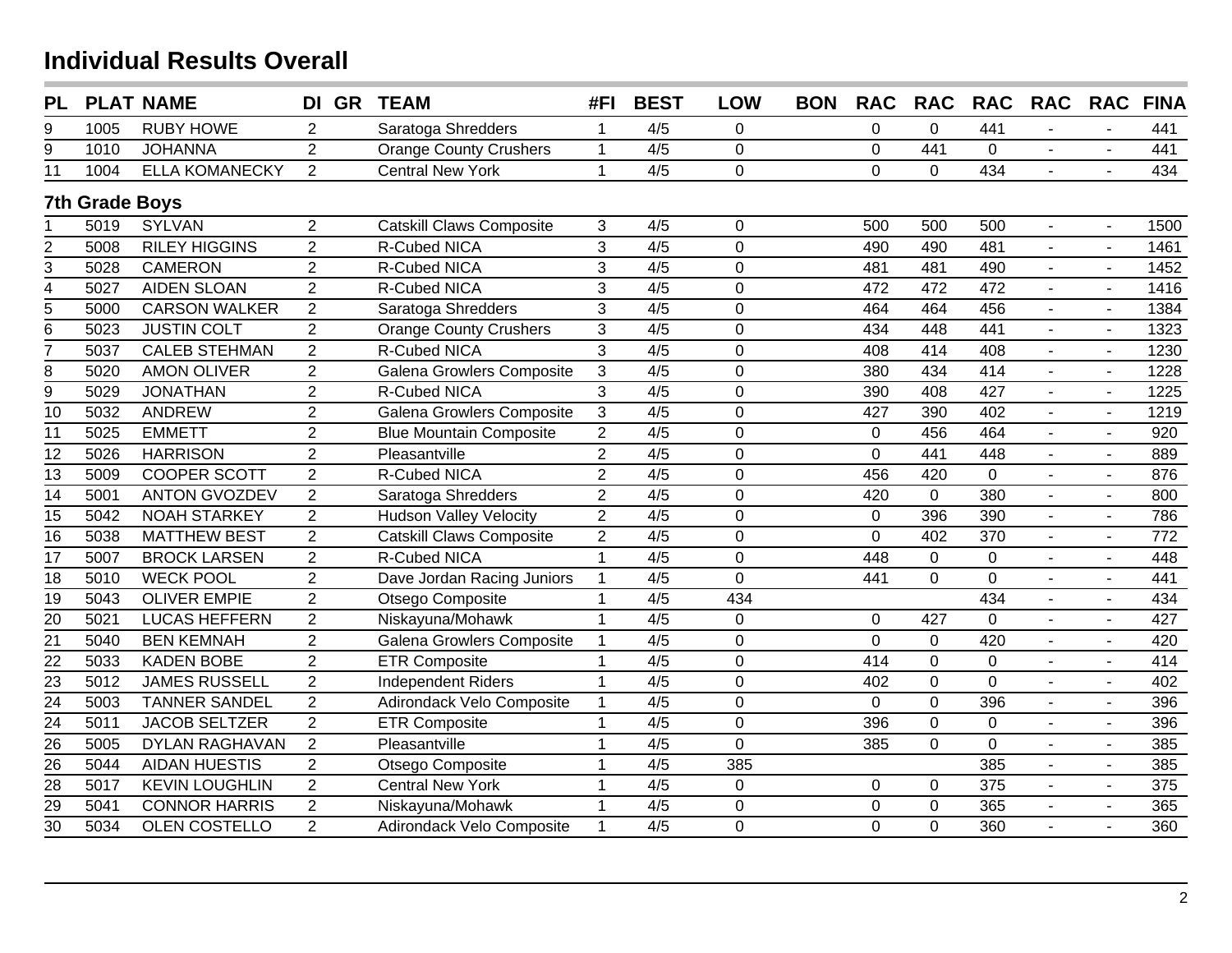| <b>PL</b>               |                        | <b>PLAT NAME</b>       | DI GR TEAM     |                                 | #FI            | <b>BEST</b>      | <b>LOW</b>     | <b>BON</b> | <b>RAC</b>     | <b>RAC</b>     | RAC RAC RAC FINA |                          |                          |                  |
|-------------------------|------------------------|------------------------|----------------|---------------------------------|----------------|------------------|----------------|------------|----------------|----------------|------------------|--------------------------|--------------------------|------------------|
|                         | <b>7th Grade Girls</b> |                        |                |                                 |                |                  |                |            |                |                |                  |                          |                          |                  |
|                         | 2011                   | <b>MADELINE HANNA</b>  | $\overline{2}$ | Niskayuna/Mohawk                | 3              | 4/5              | $\mathbf 0$    |            | 472            | 500            | 490              | $\blacksquare$           | $\blacksquare$           | 1462             |
| 2                       | 2009                   | <b>BRIDGETTE</b>       | $\overline{2}$ | Niskayuna/Mohawk                | 3              | 4/5              | $\overline{0}$ |            | 456            | 464            | 481              |                          |                          | 1401             |
| 3                       | 2006                   | <b>KIERA MACINTOSH</b> | $\sqrt{2}$     | <b>R-Cubed NICA</b>             | $\overline{2}$ | 4/5              | $\overline{0}$ |            | 500            | $\mathbf 0$    | 500              | $\overline{a}$           |                          | 1000             |
| 4                       | 2001                   | <b>TALIA HODGSON</b>   | $\overline{2}$ | Saratoga Shredders              | $\overline{2}$ | 4/5              | $\overline{0}$ |            | 490            | 490            | $\pmb{0}$        | $\sim$                   | $\blacksquare$           | 980              |
| 5                       | 2010                   | <b>CAMRYN</b>          | $\overline{2}$ | Niskayuna/Mohawk                | $\overline{c}$ | 4/5              | $\overline{0}$ |            | 481            | 481            | $\mathbf 0$      | $\blacksquare$           | $\blacksquare$           | 962              |
| 6                       | 2000                   | <b>SOPHIA MURRAY</b>   | $\overline{2}$ | Saratoga Shredders              | $\overline{c}$ | 4/5              | $\overline{0}$ |            | 464            | 472            | $\mathbf 0$      | ÷,                       | $\blacksquare$           | 936              |
| 7                       | 2008                   | <b>SHAYLA BUTLER</b>   | $\overline{2}$ | Niskayuna/Mohawk                | $\overline{c}$ | 4/5              | $\overline{0}$ |            | $\mathbf 0$    | 456            | 472              |                          | $\overline{a}$           | 928              |
| 8                       | 2005                   | <b>LEXI VERHAGEN</b>   | $\overline{2}$ | Rochester Cycling               | $\overline{2}$ | 4/5              | 0              |            | $\overline{0}$ | 448            | 464              | ÷.                       | L.                       | 912              |
|                         | 8th Grade Boys         |                        |                |                                 |                |                  |                |            |                |                |                  |                          |                          |                  |
|                         | 6026                   | <b>AIDEN SCHINDLER</b> | 2              | Pleasantville                   | 3              | 4/5              | 0              |            | 500            | 500            | 500              | $\blacksquare$           | $\blacksquare$           | 1500             |
| $\overline{2}$          | 6034                   | <b>OSKAR ZORN</b>      | $\overline{2}$ | <b>Grey Ghost Composite</b>     | 3              | 4/5              | $\overline{0}$ |            | 456            | 456            | 481              | $\blacksquare$           | $\blacksquare$           | 1393             |
| 3                       | 6021                   | <b>JASON WELLS</b>     | $\overline{2}$ | Niskayuna/Mohawk                | $\overline{3}$ | 4/5              | $\mathbf 0$    |            | 427            | 472            | 448              |                          | $\blacksquare$           | 1347             |
| $\overline{\mathbf{4}}$ | 6037                   | <b>LIAM INGLESTON</b>  | $\overline{2}$ | Niskayuna/Mohawk                | $\overline{3}$ | 4/5              | $\overline{0}$ |            | 464            | 420            | 456              | $\overline{a}$           | $\overline{a}$           | 1340             |
| 5                       | 6013                   | <b>TYLER</b>           | $\overline{2}$ | <b>Catskill Claws Composite</b> | $\overline{3}$ | 4/5              | $\mathbf 0$    |            | 441            | 441            | 408              | ÷.                       | $\overline{a}$           | 1290             |
| 6                       | 6017                   | <b>SANTIAGO</b>        | $\overline{2}$ | NYCranks Composite              | 3              | 4/5              | $\mathbf 0$    |            | 448            | 427            | 385              | $\mathbf{u}$             | $\overline{\phantom{a}}$ | 1260             |
| 7                       | 6028                   | <b>BRAYDEN HART</b>    | $\overline{2}$ | R-Cubed NICA                    | $\overline{3}$ | 4/5              | $\mathbf 0$    |            | 402            | 414            | 427              | $\overline{a}$           | ÷,                       | 1243             |
| 8                       | 6022                   | <b>MATTHEW VIAN</b>    | $\overline{2}$ | Niskayuna/Mohawk                | 3              | 4/5              | $\overline{0}$ |            | 420            | 396            | 414              |                          |                          | 1230             |
| $\overline{9}$          | 6015                   | <b>JASPER HANCE</b>    | $\overline{2}$ | <b>Catskill Claws Composite</b> | 3              | 4/5              | $\overline{0}$ |            | 375            | 385            | 396              |                          | L.                       | 1156             |
| $\overline{10}$         | 6002                   | <b>MASON CAMPBELL</b>  | $\overline{2}$ | Otsego Composite                | 3              | 4/5              | $\overline{0}$ |            | 380            | 365            | 344              | L.                       | L.                       | 1089             |
| $\overline{11}$         | 6012                   | <b>AXEL JUERGENS</b>   | $\overline{2}$ | <b>Catskill Claws Composite</b> | $\overline{3}$ | $\overline{4/5}$ | $\overline{0}$ |            | 365            | 360            | 348              | L.                       | $\overline{a}$           | 1073             |
| $\overline{12}$         | 6030                   | <b>CARTER RODAK</b>    | $\overline{2}$ | <b>Central New York</b>         | $\overline{2}$ | $\overline{4/5}$ | $\overline{0}$ |            | $\mathbf 0$    | 481            | 490              | ÷                        | $\overline{a}$           | 971              |
| $\overline{13}$         | 6032                   | PAOLO MARKLEY          | $\overline{2}$ | <b>Central New York</b>         | $\overline{2}$ | 4/5              | $\mathbf 0$    |            | $\mathbf 0$    | 490            | 472              | ÷                        | $\overline{a}$           | 962              |
| $\overline{14}$         | 6001                   | <b>ETHAN WALSH</b>     | $\overline{2}$ | <b>Blue Mountain Composite</b>  | $\overline{2}$ | 4/5              | $\mathbf 0$    |            | 490            | $\mathbf 0$    | 464              | $\sim$                   | $\overline{\phantom{a}}$ | 954              |
| $\overline{15}$         | 6018                   | <b>DAVID BERNSTEIN</b> | $\overline{2}$ | <b>NYCranks Composite</b>       | $\overline{2}$ | 4/5              | $\overline{0}$ |            | 481            | 434            | $\mathbf 0$      | $\sim$                   | $\sim$                   | 915              |
| $\overline{16}$         | 6027                   | <b>JACOB ANDERSON</b>  | $\overline{2}$ | Pleasantville                   | $\overline{2}$ | 4/5              | $\overline{0}$ |            | 434            | 464            | $\mathbf 0$      | $\overline{\phantom{a}}$ | $\overline{\phantom{a}}$ | 898              |
| $\overline{17}$         | 6000                   | <b>DANIEL HANCOCK</b>  | $\overline{2}$ | Saratoga Shredders              | $\overline{2}$ | 4/5              | $\overline{0}$ |            | $\mathbf 0$    | 448            | 441              | L.                       | $\overline{a}$           | 889              |
| $\overline{18}$         | 6011                   | <b>GRANT BROWN</b>     | $\overline{2}$ | Catskill Claws Composite        | $\overline{2}$ | 4/5              | $\overline{0}$ |            | 414            | $\mathbf 0$    | 402              | L.                       | $\overline{a}$           | 816              |
| $\overline{19}$         | 6003                   | <b>BRENDAN</b>         | $\overline{2}$ | Otsego Composite                | $\overline{2}$ | 4/5              | $\overline{0}$ |            | $\mathbf 0$    | 375            | 420              |                          | $\overline{a}$           | 795              |
| $\overline{20}$         | 6042                   | <b>JASON MARINO</b>    | $\overline{2}$ | <b>Blue Mountain Composite</b>  | $\overline{2}$ | 4/5              | $\overline{0}$ |            | $\mathbf 0$    | 402            | 390              | $\mathbf{r}$             | $\overline{a}$           | 792              |
| $\overline{21}$         | 6019                   | <b>ANDRE WALKER</b>    | $\overline{2}$ | <b>NYCranks Composite</b>       | $\overline{2}$ | 4/5              | $\overline{0}$ |            | 408            | 380            | $\mathbf 0$      | $\blacksquare$           | $\overline{a}$           | 788              |
| $\overline{22}$         | 6014                   | <b>ELI DESROCHERS</b>  | $\overline{2}$ | <b>Catskill Claws Composite</b> | $\overline{2}$ | 4/5              | $\mathbf 0$    |            | 390            | $\mathbf 0$    | 352              | $\overline{a}$           | $\overline{\phantom{a}}$ | 742              |
| 23                      | 6023                   | <b>COILLIN FISK</b>    | $\overline{2}$ | Niskayuna/Mohawk                | $\overline{2}$ | 4/5              | $\mathbf 0$    |            | 385            | $\overline{0}$ | 356              | $\overline{a}$           | $\overline{\phantom{a}}$ | 741              |
| $\overline{24}$         | 6039                   | <b>TYLER DAMMS</b>     | $\overline{2}$ | <b>Catskill Claws Composite</b> | $\overline{2}$ | 4/5              | $\mathbf 0$    |            | 370            | 352            | $\mathbf 0$      | $\blacksquare$           | $\overline{\phantom{a}}$ | 722              |
| $\overline{25}$         | 6020                   | <b>WALTER</b>          | $\overline{2}$ | Niskayuna/Mohawk                | $\overline{2}$ | 4/5              | $\overline{0}$ |            | $\overline{0}$ | 356            | 360              | ÷                        | $\overline{a}$           | $\overline{716}$ |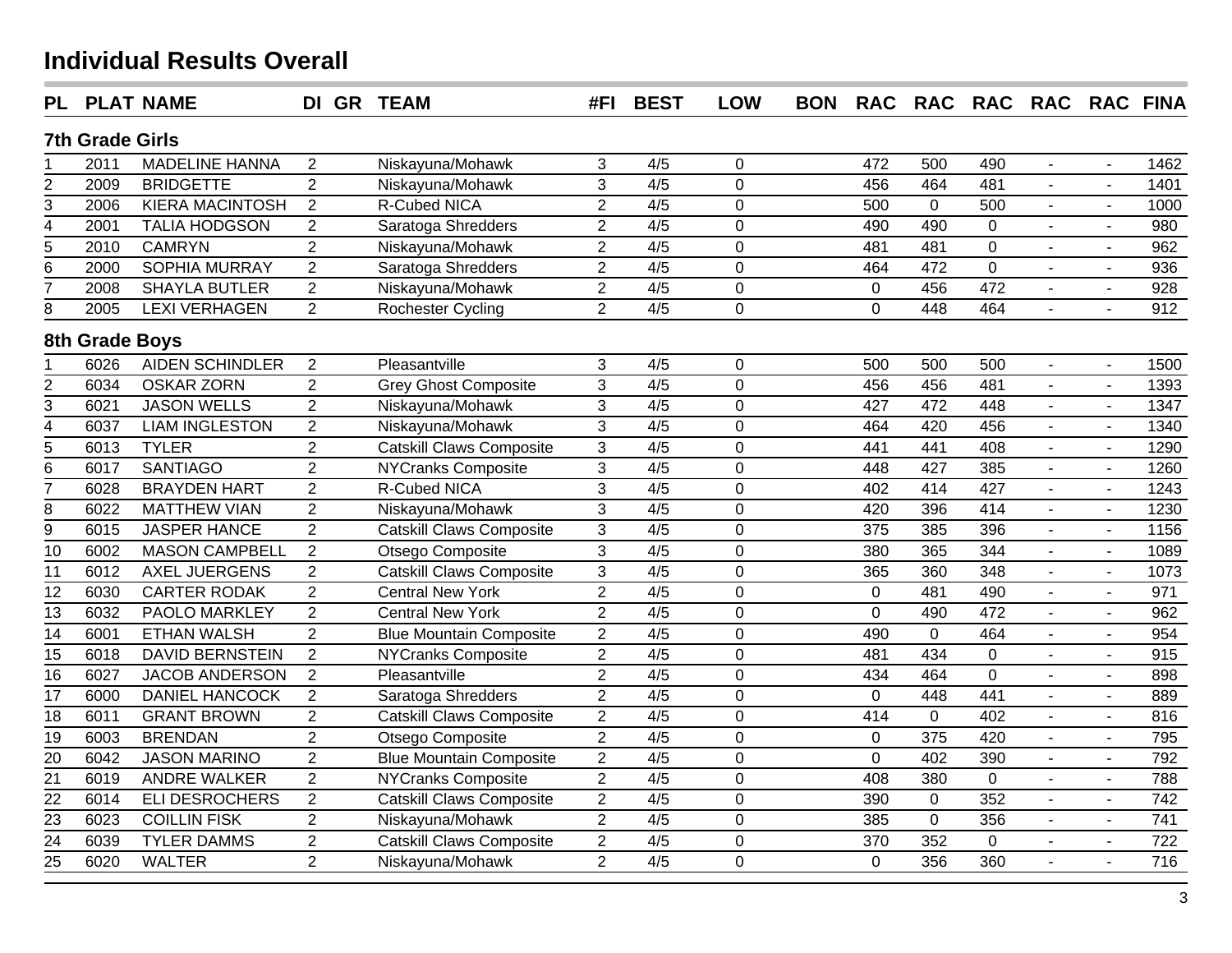| <b>PL</b>       |                        | <b>PLAT NAME</b>       | DI GR            | <b>TEAM</b>                     | #FI            | <b>BEST</b>      | <b>LOW</b>       | <b>BON</b> | <b>RAC</b>     | <b>RAC</b>     | <b>RAC</b>      | <b>RAC</b>                | <b>RAC</b>               | <b>FINA</b>      |
|-----------------|------------------------|------------------------|------------------|---------------------------------|----------------|------------------|------------------|------------|----------------|----------------|-----------------|---------------------------|--------------------------|------------------|
| 26              | 6016                   | <b>ALEX DENNIS</b>     | $\overline{2}$   | Galena Growlers Composite       | $\overline{2}$ | 4/5              | 0                |            | 360            | 348            | 0               |                           |                          | 708              |
| $\overline{27}$ | 6036                   | <b>JOHN OLOUGHLIN</b>  | $\overline{2}$   | Niskayuna/Mohawk                | $\mathbf{1}$   | $\overline{4/5}$ | $\overline{0}$   |            | 472            | $\mathbf 0$    | $\overline{0}$  |                           | $\sim$                   | 472              |
| 28              | 6004                   | <b>HENRY SCHELLER</b>  | $\overline{2}$   | Pleasantville                   | $\mathbf{1}$   | 4/5              | $\mathbf 0$      |            | $\mathbf 0$    | $\overline{0}$ | 434             | $\blacksquare$            | $\sim$                   | 434              |
| $\overline{29}$ | 6041                   | <b>REED LUDWIG</b>     | $\overline{2}$   | <b>NYCranks Composite</b>       | $\mathbf{1}$   | 4/5              | $\mathbf 0$      |            | $\mathbf 0$    | 408            | 0               | $\blacksquare$            | $\sim$                   | 408              |
| $\overline{30}$ | 6008                   | <b>SHANE YESS</b>      | $\overline{2}$   | <b>Hudson Valley Velocity</b>   | $\mathbf{1}$   | 4/5              | $\mathbf 0$      |            | 396            | $\mathbf 0$    | $\overline{0}$  | $\blacksquare$            | $\sim$                   | 396              |
| $\overline{31}$ | 6040                   | <b>APOLLO ALVAREZ</b>  | $\overline{2}$   | <b>Blue Mountain Composite</b>  | $\mathbf 1$    | 4/5              | $\mathbf 0$      |            | $\mathbf 0$    | 390            | $\overline{0}$  |                           | $\sim$                   | 390              |
| 32              | 6033                   | <b>NICK BRYCH</b>      | $\overline{2}$   | Watervile Mountain Bike         | $\mathbf{1}$   | 4/5              | $\overline{0}$   |            | $\mathbf 0$    | $\mathbf 0$    | 380             |                           | $\sim$                   | 380              |
| $\overline{33}$ | 6043                   | <b>THEO FEURY</b>      | $\boldsymbol{2}$ | Otsego Composite                | $\mathbf{1}$   | 4/5              | $\overline{375}$ |            |                |                | $\frac{1}{375}$ |                           | $\sim$                   | $\frac{1}{375}$  |
| $\overline{34}$ | 6007                   | <b>BRAYDEN</b>         | $\overline{2}$   | R-Cubed NICA                    | $\overline{1}$ | 4/5              | $\mathbf 0$      |            | $\mathbf 0$    | $\mathbf 0$    | 370             |                           | $\sim$                   | 370              |
| $\overline{34}$ | 6024                   | <b>LOCHLAN</b>         | $\overline{2}$   | Niskayuna/Mohawk                | $\mathbf{1}$   | 4/5              | $\mathbf 0$      |            | $\pmb{0}$      | 370            | 0               | $\mathbb{Z}^{\mathbb{Z}}$ | $\sim$                   | $\overline{370}$ |
| $\overline{36}$ | 6038                   | ZACH HAVERKAMP         | $\overline{2}$   | R-Cubed NICA                    | $\mathbf{1}$   | 4/5              | $\mathbf 0$      |            | $\mathbf 0$    | $\mathbf 0$    | 365             | $\omega$                  | $\sim$                   | 365              |
|                 | <b>8th Grade Girls</b> |                        |                  |                                 |                |                  |                  |            |                |                |                 |                           |                          |                  |
|                 | 3001                   | <b>SCARLETT</b>        | $\overline{2}$   | <b>Orange County Crushers</b>   | $\mathfrak{S}$ | 4/5              | $\pmb{0}$        |            | 500            | 490            | 500             | $\mathbf{r}$              | $\sim$                   | 1490             |
| $\overline{c}$  | 3005                   | <b>CAITLIN WALSH</b>   | $\overline{2}$   | Catskill Claws Composite        | $\overline{3}$ | 4/5              | $\overline{0}$   |            | 490            | 481            | 490             |                           | $\sim$                   | 1461             |
| 3               | 3000                   | <b>OLIVIA BRACKETT</b> | $\overline{2}$   | Saratoga Shredders              | 3              | 4/5              | $\pmb{0}$        |            | 472            | 472            | 481             | $\blacksquare$            | $\sim$                   | 1425             |
| 4               | 3003                   | RAQUELLE LANDA         | $\overline{2}$   | R-Cubed NICA                    | $\overline{1}$ | 4/5              | $\mathbf 0$      |            | $\overline{0}$ | 500            | $\mathbf 0$     | $\blacksquare$            | $\sim$                   | 500              |
| 5               | 3004                   | <b>JOSEPHINE</b>       | $\overline{2}$   | <b>Fingerlakes Composite</b>    | $\mathbf 1$    | 4/5              | $\pmb{0}$        |            | 481            | $\pmb{0}$      | $\pmb{0}$       | $\overline{\phantom{a}}$  | $\sim$                   | 481              |
| 6               | 3006                   | ANELA WHITBECK         | $\overline{2}$   | Saratoga Shredders              | $\overline{1}$ | 4/5              | $\Omega$         |            | $\Omega$       | 464            | $\overline{0}$  |                           |                          | 464              |
|                 | <b>Freshman Boys</b>   |                        |                  |                                 |                |                  |                  |            |                |                |                 |                           |                          |                  |
|                 | 817                    | <b>JAXSON CALICE</b>   | $\overline{2}$   | Chenango Composite              | 3              | 4/5              | $\mathbf 0$      |            | 481            | 500            | 500             |                           | $\overline{a}$           | 1481             |
| $\overline{2}$  | 828                    | <b>LANDON KINAL</b>    | $\overline{2}$   | Niskayuna/Mohawk                | $\overline{3}$ | $\overline{4/5}$ | $\mathbf 0$      |            | 490            | 481            | 490             |                           |                          | 1461             |
| $\overline{3}$  | 818                    | <b>JACK</b>            | $\overline{2}$   | Chenango Composite              | $\overline{3}$ | 4/5              | $\mathbf 0$      |            | 464            | 472            | 481             |                           | $\sim$                   | 1417             |
| $\overline{4}$  | 834                    | <b>ETHAN HIGGINS</b>   | $\overline{2}$   | <b>R-Cubed NICA</b>             | $\overline{3}$ | $\overline{4/5}$ | $\overline{0}$   |            | 472            | 441            | 427             | $\mathbf{r}$              | $\overline{a}$           | 1340             |
| $\overline{5}$  | 824                    | <b>BRAEDON BAKER</b>   | $\overline{2}$   | Galena Growlers Composite       | $\overline{3}$ | 4/5              | $\overline{0}$   |            | 434            | 456            | 448             |                           | $\overline{a}$           | 1338             |
| $\overline{6}$  | 819                    | <b>CONNOR LOGUE</b>    | $\overline{2}$   | <b>Fingerlakes Composite</b>    | 3              | 4/5              | $\mathbf 0$      |            | 441            | 402            | 385             | $\blacksquare$            | $\overline{a}$           | 1228             |
| 7               | 816                    | <b>LOGAN LAROCQUE</b>  | $\overline{2}$   | R-Cubed NICA                    | $\overline{3}$ | 4/5              | $\mathbf 0$      |            | 427            | 408            | 390             | $\blacksquare$            | $\overline{\phantom{a}}$ | 1225             |
| $\overline{8}$  | 835                    | <b>SKYE</b>            | $\overline{2}$   | <b>Fingerlakes Composite</b>    | $\overline{3}$ | 4/5              | $\mathbf 0$      |            | 356            | 420            | 408             | $\blacksquare$            | $\overline{\phantom{a}}$ | 1184             |
| $\overline{9}$  | 841                    | <b>DAMIEN MURPHY</b>   | $\overline{2}$   | Galena Growlers Composite       | $\overline{3}$ | $\overline{4/5}$ | $\overline{0}$   |            | 365            | 414            | 380             | $\blacksquare$            | $\sim$                   | 1159             |
| 10              | 837                    | <b>DEREK DELAROSA</b>  | $\overline{2}$   | <b>ETR Composite</b>            | $\overline{3}$ | 4/5              | $\mathbf 0$      |            | 420            | 370            | 365             |                           | $\sim$                   | 1155             |
| $\overline{11}$ | 840                    | <b>JACKSON KRAUSE</b>  | $\overline{2}$   | <b>Catskill Claws Composite</b> | $\overline{3}$ | $\overline{4/5}$ | $\overline{0}$   |            | 396            | 380            | 360             |                           | $\sim$                   | 1136             |
| $\overline{12}$ | 849                    | <b>JAMES HEALEY</b>    | $\overline{2}$   | Niskayuna/Mohawk                | $\overline{3}$ | 4/5              | $\mathbf 0$      |            | 390            | 375            | 370             | $\mathbf{r}$              | $\sim$                   | 1135             |
| $\overline{13}$ | 823                    | <b>BRAEDAN CLARKE</b>  | $\overline{2}$   | <b>Catskill Claws Composite</b> | $\overline{3}$ | 4/5              | $\overline{0}$   |            | 385            | 390            | 356             | $\blacksquare$            | $\mathbf{r}$             | 1131             |
| 14              | 827                    | <b>LAWTON DENIS</b>    | $\overline{2}$   | Niskayuna/Mohawk                | $\overline{2}$ | 4/5              | $\mathbf 0$      |            | $\mathsf 0$    | 490            | 464             | $\blacksquare$            | $\overline{a}$           | 954              |
| $\overline{15}$ | 815                    | <b>JEM FURNISS</b>     | $\overline{2}$   | Pleasantville                   | $\overline{2}$ | 4/5              | $\mathbf 0$      |            | 456            | 464            | 0               | $\blacksquare$            | $\sim$                   | 920              |
| $\overline{15}$ | 850                    | <b>KYLE EFAW</b>       | $\overline{2}$   | Niskayuna/Mohawk                | $\overline{2}$ | 4/5              | $\overline{0}$   |            | 448            | $\mathbf 0$    | 472             |                           | $\overline{a}$           | 920              |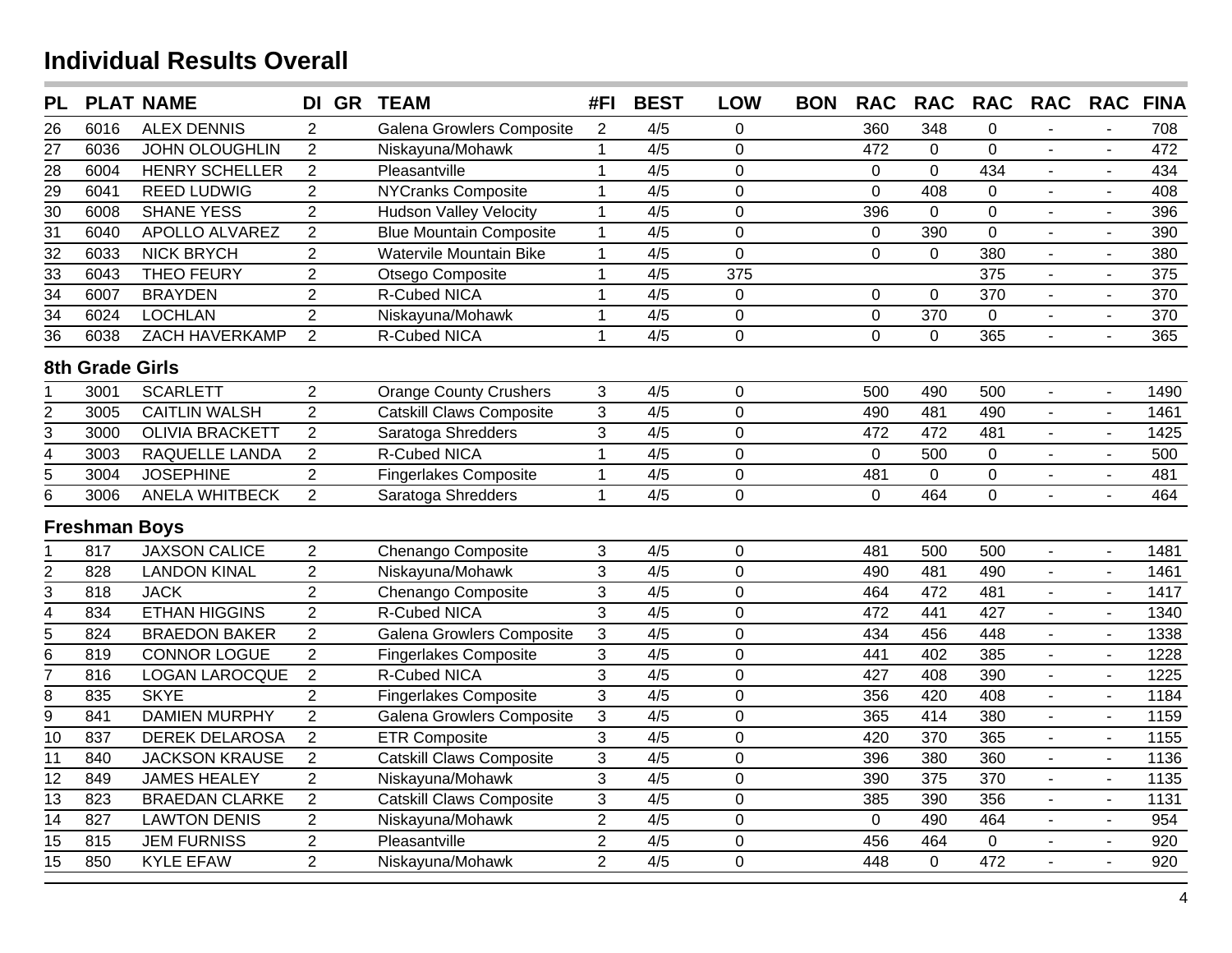| <b>PL</b>               |                       | <b>PLAT NAME</b>        | DI GR TEAM     |                                 | #FI            | <b>BEST</b>      | <b>LOW</b>     | <b>BON</b> | <b>RAC</b>  | <b>RAC</b>     | <b>RAC</b>       | <b>RAC</b>     | <b>RAC</b>     | <b>FINA</b>      |
|-------------------------|-----------------------|-------------------------|----------------|---------------------------------|----------------|------------------|----------------|------------|-------------|----------------|------------------|----------------|----------------|------------------|
| 17                      | 851                   | <b>ETHAN ADAMS</b>      | 2              | <b>Grey Ghost Composite</b>     | $\overline{2}$ | 4/5              | 0              |            | 0           | 427            | 434              |                | $\overline{a}$ | 861              |
| 18                      | 836                   | <b>TIMOTHY LEICHING</b> | 2              | <b>Hudson Valley Velocity</b>   | $\overline{2}$ | 4/5              | $\overline{0}$ |            | 408         | 448            | 0                |                |                | 856              |
| 19                      | 848                   | <b>ALEXANDRE</b>        | $\overline{2}$ | Niskayuna/Mohawk                | $\overline{2}$ | 4/5              | $\pmb{0}$      |            | $\pmb{0}$   | 434            | 396              | $\blacksquare$ | $\blacksquare$ | 830              |
| $\overline{20}$         | 830                   | <b>QUIN HICKEY</b>      | $\overline{2}$ | Rochester Cycling               | $\overline{2}$ | 4/5              | $\overline{0}$ |            | 402         | $\mathbf 0$    | 414              | $\blacksquare$ | $\sim$         | 816              |
| $\overline{21}$         | 833                   | <b>DANIEL ZYBERT</b>    | $\overline{2}$ | Pleasantville                   | $\overline{2}$ | 4/5              | $\mathbf 0$    |            | 414         | 365            | 0                |                | $\blacksquare$ | 779              |
| $\overline{22}$         | 825                   | <b>EWAN</b>             | $\overline{2}$ | Niskayuna/Mohawk                | $\overline{2}$ | 4/5              | $\overline{0}$ |            | 375         | 396            | $\overline{0}$   |                | $\sim$         | $\frac{1}{771}$  |
| $\overline{23}$         | 832                   | <b>JOHN MIELKE</b>      | $\overline{2}$ | Pleasantville                   | $\overline{2}$ | 4/5              | $\overline{0}$ |            | 370         | $\mathbf 0$    | 375              | $\mathbf{u}$   | $\sim$         | 745              |
| $\overline{24}$         | 804                   | <b>COOPER PELLETT</b>   | $\overline{2}$ | <b>R-Cubed NICA</b>             | $\overline{2}$ | $\overline{4/5}$ | $\overline{0}$ |            | 344         | $\overline{0}$ | 348              |                | $\sim$         | 692              |
| $\frac{25}{26}$         | 821                   | <b>JON TABER</b>        | $\overline{2}$ | <b>Central New York</b>         | $\overline{1}$ | 4/5              | $\mathbf 0$    |            | 500         | $\mathbf 0$    | $\mathbf 0$      |                | $\sim$         | 500              |
|                         | 813                   | <b>HENRY</b>            | $\overline{2}$ | Pleasantville                   | $\mathbf{1}$   | 4/5              | $\overline{0}$ |            | $\mathbf 0$ | $\mathbf 0$    | 456              | $\blacksquare$ | $\mathbf{r}$   | 456              |
| $\overline{27}$         | 842                   | <b>ALEX KEMNAH</b>      | $\overline{2}$ | Galena Growlers Composite       | $\mathbf{1}$   | 4/5              | $\mathbf 0$    |            | $\mathbf 0$ | $\mathbf 0$    | 441              |                | $\overline{a}$ | 441              |
| $\overline{28}$         | 806                   | NOAH JOHNSON            | $\overline{2}$ | Niskayuna/Mohawk                | $\mathbf{1}$   | 4/5              | $\mathbf 0$    |            | $\mathbf 0$ | $\mathbf 0$    | 420              | $\blacksquare$ | $\sim$         | 420              |
| $\frac{29}{30}$         | 810                   | <b>GAGE VAN</b>         | $\overline{2}$ | <b>Rochester Cycling</b>        | $\mathbf 1$    | 4/5              | $\mathbf 0$    |            | $\pmb{0}$   | $\mathbf 0$    | 402              | $\blacksquare$ | $\sim$         | 402              |
|                         | 809                   | <b>ALEJANDRO</b>        | $\overline{2}$ | <b>Orange County Crushers</b>   | $\mathbf 1$    | 4/5              | $\mathbf 0$    |            | $\mathbf 0$ | 385            | 0                | $\blacksquare$ | $\sim$         | 385              |
| $\overline{31}$         | 814                   | <b>ZACHARY</b>          | $\overline{2}$ | Pleasantville                   | $\mathbf{1}$   | 4/5              | $\overline{0}$ |            | 380         | $\mathbf 0$    | $\overline{0}$   | $\sim$         | $\overline{a}$ | 380              |
| $\overline{32}$         | 820                   | <b>TYLER CIVITELLA</b>  | $\overline{2}$ | <b>Central New York</b>         | $\mathbf{1}$   | 4/5              | $\mathbf 0$    |            | 360         | $\mathbf 0$    | $\overline{0}$   | $\blacksquare$ | $\sim$         | 360              |
| $\overline{32}$         | 822                   | <b>TALON SPRAGUE</b>    | $\overline{2}$ | <b>Catskill Claws Composite</b> | $\mathbf{1}$   | 4/5              | $\overline{0}$ |            | $\mathbf 0$ | 360            | $\overline{0}$   | $\blacksquare$ | $\overline{a}$ | 360              |
| $\overline{34}$         | 802                   | <b>SILVON SIMMONS</b>   | $\overline{2}$ | Rochester Cycling               | $\mathbf{1}$   | 4/5              | $\mathbf 0$    |            | 0           | $\mathbf 0$    | 352              | $\blacksquare$ | $\blacksquare$ | 352              |
| $\overline{34}$         | 826                   | <b>TIANYI ZHANG</b>     | $\overline{2}$ | Niskayuna/Mohawk                | $\mathbf{1}$   | 4/5              | $\mathbf 0$    |            | 352         | $\overline{0}$ | 0                | $\blacksquare$ | $\blacksquare$ | 352              |
| $\overline{36}$         | 803                   | <b>BENEDICT BLANDO</b>  | 2              | R-Cubed NICA                    | $\mathbf 1$    | 4/5              | $\mathbf 0$    |            | 348         | $\mathbf 0$    | $\overline{0}$   | $\blacksquare$ | $\overline{a}$ | 348              |
|                         | <b>Freshman Girls</b> |                         |                |                                 |                |                  |                |            |             |                |                  |                |                |                  |
|                         | 705                   | <b>JANNEKE BAKS</b>     | $\overline{2}$ | <b>Hudson Valley Velocity</b>   | $\mathbf{3}$   | 4/5              | $\mathbf 0$    |            | 490         | 500            | 481              | $\mathbf{r}$   | $\mathbf{r}$   | 1471             |
| $\overline{\mathbf{c}}$ | 703                   | <b>AMBER TRAVIS</b>     | $\overline{2}$ | R-Cubed NICA                    | 3              | 4/5              | $\overline{0}$ |            | 472         | 490            | 500              | $\mathbf{u}$   | $\sim$         | 1462             |
| $\overline{3}$          | 704                   | <b>KATHRYN SMITH</b>    | $\overline{2}$ | R-Cubed NICA                    | $\mathfrak{S}$ | 4/5              | $\overline{0}$ |            | 481         | 472            | 490              | $\blacksquare$ | $\sim$         | 1443             |
| $\overline{\mathbf{4}}$ | 706                   | <b>CHARLIE VADNAI</b>   | $\overline{2}$ | <b>ETR Composite</b>            | $\mathfrak{S}$ | 4/5              | $\overline{0}$ |            | 448         | 464            | 472              | $\blacksquare$ | $\sim$         | 1384             |
| $\overline{5}$          | 700                   | <b>ERIN FILLION</b>     | $\overline{2}$ | Saratoga Shredders              | 3              | 4/5              | $\mathbf 0$    |            | 434         | 441            | 464              | $\blacksquare$ | $\sim$         | 1339             |
| $6\overline{6}$         | 709                   | <b>EMMA MURRAY</b>      | $\overline{2}$ | Saratoga Shredders              | $\overline{2}$ | 4/5              | $\mathbf 0$    |            | 456         | 481            | $\mathbf 0$      | $\blacksquare$ | $\sim$         | 937              |
| $\overline{7}$          | 707                   | <b>RUTH SEIDEL</b>      | $\overline{2}$ | <b>ETR Composite</b>            | $\overline{2}$ | 4/5              | $\overline{0}$ |            | 464         | 456            | $\overline{0}$   |                | $\overline{a}$ | $\overline{920}$ |
| $\bf 8$                 | 708                   | <b>CHENOA</b>           | $\overline{2}$ | <b>NYCranks Composite</b>       | $\overline{2}$ | 4/5              | $\mathbf 0$    |            | 441         | 448            | $\overline{0}$   | $\blacksquare$ | $\blacksquare$ | 889              |
| $\overline{9}$          | $\overline{713}$      | <b>ASHLEY AVILA</b>     | $\overline{2}$ | Longwood High School            | $\overline{2}$ | 4/5              | $\mathbf 0$    |            | 427         | $\mathbf 0$    | 456              | $\sim$         | $\blacksquare$ | 883              |
| $\overline{10}$         | 710                   | <b>LILLIANA</b>         | $\overline{2}$ | Niskayuna/Mohawk                | $\mathbf{1}$   | 4/5              | $\overline{0}$ |            | 500         | $\overline{0}$ | 0                | $\blacksquare$ | $\overline{a}$ | 500              |
|                         | <b>JV Boys</b>        |                         |                |                                 |                |                  |                |            |             |                |                  |                |                |                  |
|                         | 208                   | <b>EWAN</b>             | $\overline{c}$ | Pleasantville                   | $\sqrt{3}$     | 4/5              | $\mathbf 0$    |            | 530         | 540            | 496              |                | $\sim$         | 1566             |
| $\overline{\mathbf{c}}$ | $\overline{213}$      | <b>KLODEN RAPP</b>      | $\overline{2}$ | Chenango Composite              | 3              | $\overline{4/5}$ | $\mathbf 0$    |            | 512         | 504            | $\overline{512}$ | $\mathbf{r}$   | $\sim$         | 1528             |
| $\overline{3}$          | 207                   | <b>NIKIAN SAUTHOFF</b>  | $\overline{2}$ | Pleasantville                   | 3              | 4/5              | $\overline{0}$ |            | 504         | 481            | 530              |                | $\mathbb{Z}$   | 1515             |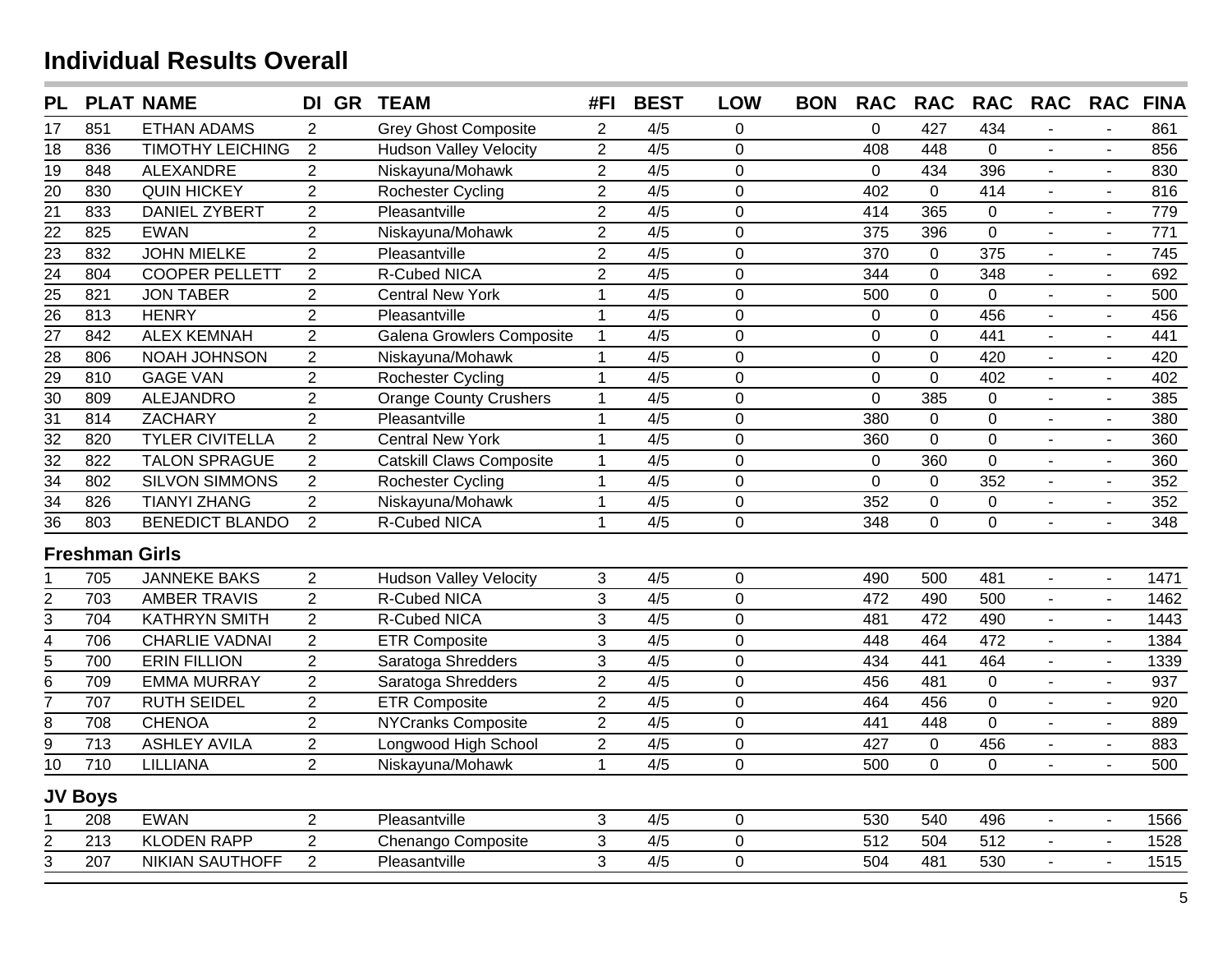| <b>PL</b>       |                  | <b>PLAT NAME</b>      | DI GR TEAM     |                                 | #FI            | <b>BEST</b>      | <b>LOW</b>     | <b>BON</b> | <b>RAC</b>  | <b>RAC</b>     | <b>RAC</b>       | <b>RAC</b>               | <b>RAC</b>     | <b>FINA</b>     |
|-----------------|------------------|-----------------------|----------------|---------------------------------|----------------|------------------|----------------|------------|-------------|----------------|------------------|--------------------------|----------------|-----------------|
| 4               | 215              | <b>JOSEPH SEIDEL</b>  | $\overline{2}$ | <b>ETR Composite</b>            | 3              | 4/5              | 0              |            | 521         | 512            | 481              |                          |                | 1514            |
| $\overline{5}$  | $\overline{212}$ | <b>JASPER TRAVIS</b>  | $\overline{2}$ | R-Cubed NICA                    | 3              | $\overline{4/5}$ | $\mathbf 0$    |            | 488         | 496            | 521              | $\blacksquare$           |                | 1505            |
| $\overline{6}$  | 214              | <b>TYLER HOPKINS</b>  | $\overline{2}$ | Chenango Composite              | 3              | 4/5              | $\mathbf 0$    |            | 496         | 454            | 474              | $\overline{\phantom{0}}$ |                | 1424            |
| $\overline{7}$  | 210              | PHILLIP MAUGHAN       | $\overline{2}$ | R-Cubed NICA                    | 3              | $\overline{4/5}$ | $\Omega$       |            | 442         | 474            | 467              |                          |                | 1383            |
| $\bf 8$         | 201              | <b>DAVID VERWYS</b>   | $\overline{2}$ | R-Cubed NICA                    | $\sqrt{3}$     | 4/5              | $\mathbf 0$    |            | 474         | 442            | 460              |                          | ÷,             | 1376            |
| $\overline{9}$  | $\overline{211}$ | <b>CHARLES</b>        | $\overline{2}$ | R-Cubed NICA                    | $\mathbf{3}$   | 4/5              | $\overline{0}$ |            | 467         | 448            | 420              | $\mathbf{r}$             | $\mathbf{r}$   | 1335            |
| 10              | 204              | <b>JORDAN</b>         | $\overline{2}$ | Otsego Composite                | 3              | 4/5              | $\mathbf 0$    |            | 460         | 436            | 425              | $\overline{a}$           | $\sim$         | 1321            |
| $\overline{11}$ | 224              | <b>GARRETT</b>        | $\overline{2}$ | Niskayuna/Mohawk                | 3              | 4/5              | $\mathbf 0$    |            | 436         | 430            | 430              | $\overline{a}$           | $\sim$         | 1296            |
| $\overline{12}$ | 233              | <b>STEVEN BROWN</b>   | $\overline{2}$ | Galena Growlers Composite       | 3              | 4/5              | $\mathbf 0$    |            | 425         | 425            | 415              | ÷.                       | $\blacksquare$ | 1265            |
| $\overline{13}$ | $\overline{209}$ | <b>CONNOR COOPER</b>  | $\overline{2}$ | <b>R-Cubed NICA</b>             | $\overline{3}$ | 4/5              | $\mathbf 0$    |            | 415         | 410            | 400              | ÷.                       | $\blacksquare$ | 1225            |
| $\overline{14}$ | 220              | <b>GRAYSON BOYER</b>  | $\overline{2}$ | Galena Growlers Composite       | $\mathfrak{Z}$ | 4/5              | $\mathbf 0$    |            | 410         | 388            | 405              | $\blacksquare$           | $\blacksquare$ | 1203            |
| $\overline{15}$ | 232              | <b>RYAN WALSH</b>     | $\overline{2}$ | <b>Catskill Claws Composite</b> | $\overline{3}$ | 4/5              | $\overline{0}$ |            | 400         | 396            | 384              | $\blacksquare$           | $\blacksquare$ | 1180            |
| $\overline{16}$ | 231              | <b>NOLAN BROWN</b>    | $\overline{2}$ | <b>Catskill Claws Composite</b> | 3              | 4/5              | $\mathbf 0$    |            | 392         | 376            | 380              | $\blacksquare$           | $\blacksquare$ | 1148            |
| $\overline{17}$ | 219              | <b>DREW BROOKS</b>    | $\overline{2}$ | Galena Growlers Composite       | $\overline{2}$ | 4/5              | $\mathbf 0$    |            | $\mathbf 0$ | 530            | 540              | $\blacksquare$           | $\blacksquare$ | 1070            |
| $\overline{18}$ | 242              | <b>TROY WERTHNER</b>  | $\overline{2}$ | <b>NYCranks Composite</b>       | 3              | 4/5              | $\mathbf 0$    |            | Upgrad      | 521            | 488              | $\blacksquare$           | $\blacksquare$ | 1009            |
| $\overline{19}$ | 241              | <b>JON TABER</b>      | $\overline{2}$ | <b>Central New York</b>         | $\overline{3}$ | 4/5              | $\overline{0}$ |            | Upgrad      | 488            | 504              | $\blacksquare$           |                | 992             |
| 20              | 202              | <b>JOSEPH MARINO</b>  | $\overline{2}$ | <b>Blue Mountain Composite</b>  | $\overline{2}$ | 4/5              | $\mathbf 0$    |            | 481         | 460            | $\mathbf 0$      | $\blacksquare$           |                | 941             |
| $\overline{21}$ | $\overline{221}$ | <b>GARRET WIDER</b>   | $\overline{2}$ | <b>NYCranks Composite</b>       | $\overline{2}$ | $\overline{4/5}$ | $\mathbf 0$    |            | 448         | $\mathbf 0$    | 454              | $\blacksquare$           | $\blacksquare$ | 902             |
| $\overline{22}$ | $\overline{203}$ | <b>TROY CONNER</b>    | $\overline{2}$ | Rochester Cycling               | $\overline{2}$ | 4/5              | $\overline{0}$ |            | 454         | $\overline{0}$ | 410              | $\blacksquare$           | $\blacksquare$ | 864             |
| $\overline{23}$ | 226              | <b>BOHDAN KINAL</b>   | $\overline{2}$ | Niskayuna/Mohawk                | $\overline{2}$ | 4/5              | $\pmb{0}$      |            | $\mathbf 0$ | 415            | 442              | $\overline{a}$           | $\sim$         | 857             |
| $\overline{24}$ | 243              | <b>AIDAN HOYT</b>     | $\overline{2}$ | Chenango Composite              | $\overline{2}$ | 4/5              | $\mathbf 0$    |            | $\pmb{0}$   | 420            | 436              | $\blacksquare$           | $\sim$         | 856             |
| $\overline{25}$ | 205              | <b>NATHAN HEAVNER</b> | $\overline{2}$ | Otsego Composite                | $\overline{2}$ | 4/5              | $\mathbf 0$    |            | $\mathbf 0$ | 405            | 448              | ä,                       | $\sim$         | 853             |
| $\frac{1}{26}$  | 238              | <b>ZACHARY STEIN</b>  | $\overline{2}$ | <b>NYCranks Composite</b>       | $\overline{2}$ | 4/5              | $\mathbf 0$    |            | 420         | 400            | $\mathbf 0$      | $\overline{a}$           | $\overline{a}$ | 820             |
| $\overline{27}$ | $\overline{227}$ | <b>NOLAN MCCARTHY</b> | $\overline{2}$ | Rochester Cycling               | $\overline{2}$ | 4/5              | $\mathbf 0$    |            | 396         | 380            | $\overline{0}$   | $\overline{a}$           | $\blacksquare$ | 776             |
| $\overline{28}$ | 235              | <b>DAN THOMPSON</b>   | $\overline{2}$ | Galena Growlers Composite       | $\overline{2}$ | 4/5              | $\overline{0}$ |            | $\mathbf 0$ | 384            | 388              | ÷.                       | $\blacksquare$ | $\frac{1}{772}$ |
| $\overline{29}$ | 222              | <b>LUKE</b>           | $\overline{2}$ | <b>NYCranks Composite</b>       | $\overline{2}$ | 4/5              | $\mathbf 0$    |            | $\mathbf 0$ | 372            | 392              | ÷,                       | $\blacksquare$ | 764             |
| $\overline{30}$ | 216              | <b>OWEN BALLARD</b>   | $\overline{2}$ | <b>Independent Riders</b>       | $\mathbf{1}$   | 4/5              | $\mathbf 0$    |            | 540         | 0              | $\mathbf 0$      | $\blacksquare$           | $\blacksquare$ | 540             |
| $\overline{31}$ | 200              | ROBIN N'DOLO          | $\overline{2}$ | Saratoga Shredders              | $\overline{1}$ | 4/5              | $\mathbf 0$    |            | $\mathbf 0$ | 467            | $\pmb{0}$        | $\blacksquare$           | $\blacksquare$ | 467             |
| $\overline{32}$ | $\overline{225}$ | <b>SEAN MCLANE</b>    | $\overline{2}$ | Niskayuna/Mohawk                | $\overline{1}$ | 4/5              | $\mathbf 0$    |            | 430         | 0              | $\mathbf 0$      | L.                       | $\sim$         | 430             |
| $\overline{33}$ | 223              | <b>BEN KUDELKA</b>    | $\overline{2}$ | NYCranks Composite              | $\mathbf{1}$   | 4/5              | $\mathbf 0$    |            | 405         | 0              | $\overline{0}$   | L.                       | $\mathbf{r}$   | 405             |
| $\overline{34}$ | 236              | <b>ANDREW</b>         | $\overline{2}$ | Galena Growlers Composite       | $\mathbf{1}$   | 4/5              | $\mathbf 0$    |            | $\mathbf 0$ | $\overline{0}$ | 396              | $\blacksquare$           | $\blacksquare$ | 396             |
| $\overline{35}$ | 239              | <b>OWEN GRABICKI</b>  | $\overline{2}$ | Niskayuna/Mohawk                | $\overline{1}$ | 4/5              | $\mathbf 0$    |            | $\mathbf 0$ | 392            | $\mathbf 0$      | $\overline{a}$           | $\blacksquare$ | 392             |
|                 | <b>JV Girls</b>  |                       |                |                                 |                |                  |                |            |             |                |                  |                          |                |                 |
|                 | 109              | <b>AGATHA RYAN</b>    | $\overline{2}$ | <b>Catskill Claws Composite</b> | 3              | 4/5              | $\mathbf 0$    |            | 530         | 521            | 521              | $\blacksquare$           | $\overline{a}$ | 1572            |
| $\frac{2}{3}$   | 121              | <b>OLIVIA GUZZO</b>   | $\overline{2}$ | Niskayuna/Mohawk                | 3              | 4/5              | $\mathbf 0$    |            | 540         | 512            | $\overline{512}$ | $\blacksquare$           | $\blacksquare$ | 1564            |
|                 | 118              | <b>EDAN PAGGY</b>     | $\overline{2}$ | <b>Independent Riders</b>       | 3              | $\overline{4/5}$ | $\mathbf 0$    |            | 521         | 504            | 504              |                          |                | 1529            |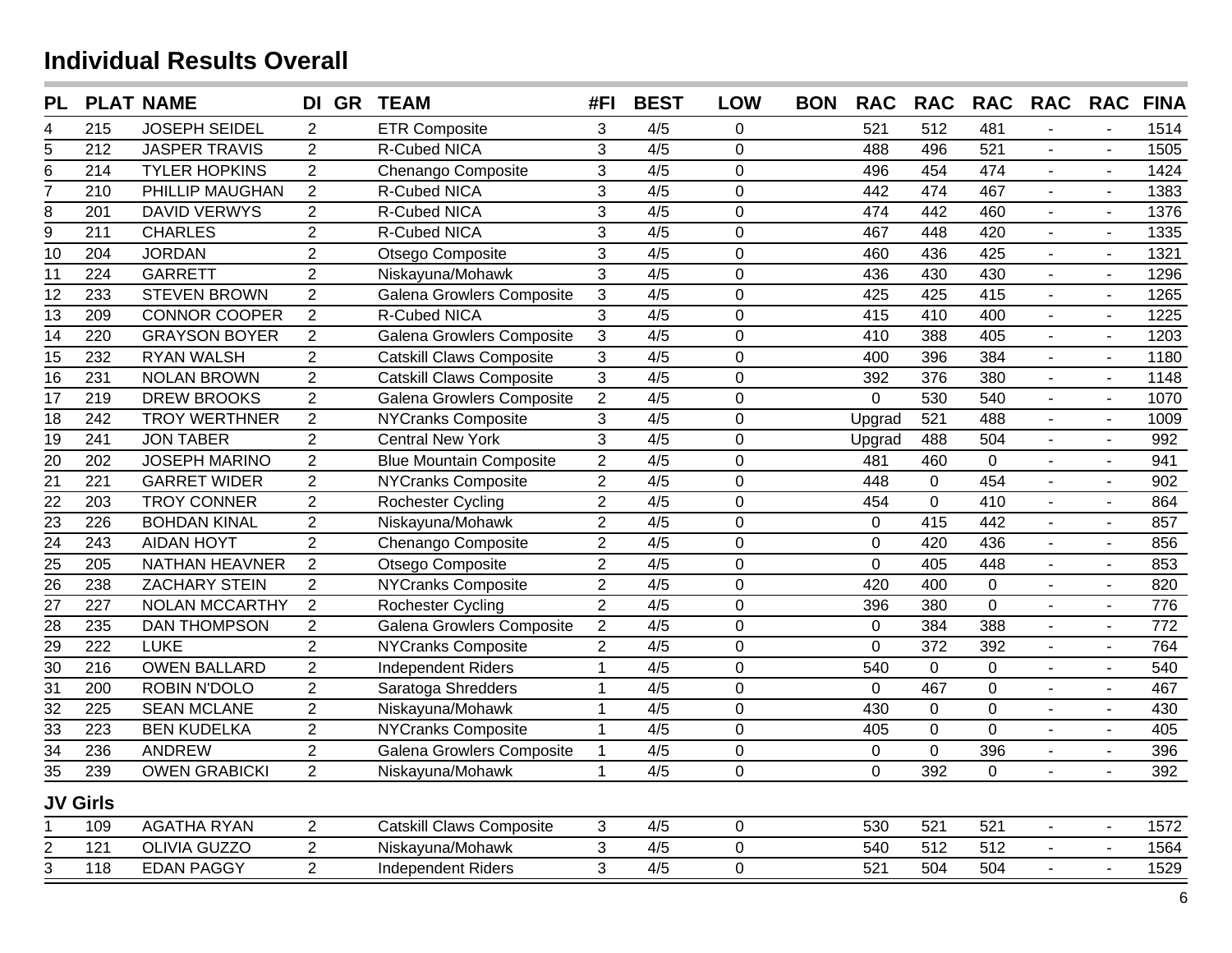| <b>PL</b>               |                   | <b>PLAT NAME</b>       | DI GR          | <b>TEAM</b>                    | #FI            | <b>BEST</b>      | <b>LOW</b>     | <b>BON</b> | <b>RAC</b>  | <b>RAC</b>       | <b>RAC</b>       | <b>RAC</b>                  | <b>RAC</b>               | <b>FINA</b> |
|-------------------------|-------------------|------------------------|----------------|--------------------------------|----------------|------------------|----------------|------------|-------------|------------------|------------------|-----------------------------|--------------------------|-------------|
| 4                       | 101               | <b>LEAH WYCKOFF</b>    | $\overline{2}$ | Otsego Composite               | 3              | 4/5              | 0              |            | 504         | 496              | 496              |                             |                          | 1496        |
| 5                       | 104               | <b>TRINITY TAYLOR</b>  | $\overline{2}$ | <b>R-Cubed NICA</b>            | 3              | $\overline{4/5}$ | $\mathbf 0$    |            | 467         | 467              | 474              |                             |                          | 1408        |
| 6                       | 122               | <b>MADISON</b>         | $\overline{2}$ | Galena Growlers Composite      | $\sqrt{3}$     | 4/5              | $\mathbf 0$    |            | 454         | 454              | 454              |                             | $\sim$                   | 1362        |
| 7                       | 112               | <b>JORDAN FRANK</b>    | $\overline{2}$ | Niskayuna/Mohawk               | 3              | 4/5              | $\mathbf 0$    |            | 442         | 436              | 436              | $\mathbb{Z}^{\mathbb{Z}}$   | $\sim$                   | 1314        |
| 8                       | 123               | LILLIANA               | $\overline{2}$ | Niskayuna/Mohawk               | 3              | 4/5              | $\overline{0}$ |            | Upgrad      | 540              | 540              | $\blacksquare$              | $\sim$                   | 1080        |
| $\overline{9}$          | 116               | <b>EMMA JARL</b>       | $\overline{2}$ | Pleasantville                  | $\overline{2}$ | 4/5              | $\mathbf 0$    |            | 0           | 530              | 530              | $\sim$                      | $\blacksquare$           | 1060        |
| $\overline{10}$         | 105               | <b>LYLA</b>            | $\overline{2}$ | <b>ETR Composite</b>           | $\overline{2}$ | 4/5              | $\overline{0}$ |            | 496         | 481              | $\overline{0}$   | $\blacksquare$              | $\blacksquare$           | 977         |
| $\overline{11}$         | 117               | <b>KARLYNNE</b>        | $\overline{2}$ | <b>R-Cubed NICA</b>            | $\overline{2}$ | 4/5              | $\overline{0}$ |            | 474         | $\mathbf 0$      | 481              | $\blacksquare$              | $\overline{a}$           | 955         |
| $\overline{12}$         | 113               | <b>SAYRE CONNORS</b>   | $\overline{2}$ | Otsego Composite               | $\overline{2}$ | 4/5              | $\mathbf 0$    |            | $\mathbf 0$ | 474              | 460              | $\blacksquare$              | $\sim$                   | 934         |
| $\overline{13}$         | $\frac{110}{110}$ | <b>ELIZABETH</b>       | $\overline{2}$ | Pleasantville                  | $\overline{2}$ | 4/5              | $\mathbf 0$    |            | 460         | 460              | $\mathbf 0$      | $\blacksquare$              | $\sim$                   | 920         |
| 14                      | 124               | <b>EMMA BROOKS</b>     | $\overline{2}$ | Galena Growlers Composite      | $\overline{a}$ | 4/5              | $\mathbf 0$    |            | $\mathbf 0$ | 448              | 467              | $\blacksquare$              | $\blacksquare$           | 915         |
| $\overline{15}$         | 115               | <b>GRETA MERRILL</b>   | $\overline{2}$ | Niskayuna/Mohawk               | $\overline{2}$ | 4/5              | $\overline{0}$ |            | 448         | $\overline{0}$   | 448              | $\blacksquare$              | $\blacksquare$           | 896         |
| 16                      | 100               | <b>MCKENNA</b>         | $\overline{2}$ | Rochester Cycling              | $\overline{2}$ | 4/5              | $\overline{0}$ |            | $\Omega$    | 442              | 442              | $\blacksquare$              | $\sim$                   | 884         |
| $\overline{17}$         | 102               | <b>LIVI MIELKE</b>     | $\overline{2}$ | Pleasantville                  | $\mathbf{1}$   | 4/5              | $\mathbf 0$    |            | 512         | $\mathbf 0$      | $\mathbf 0$      |                             |                          | 512         |
| 18                      | 111               | <b>ELISE CORBIN</b>    | $\overline{2}$ | Niskayuna/Mohawk               | $\mathbf{1}$   | 4/5              | $\mathbf 0$    |            | $\mathbf 0$ | $\mathbf 0$      | 488              |                             |                          | 488         |
| $\overline{18}$         | $\frac{114}{114}$ | <b>CORINNE FURNISS</b> | $\overline{2}$ | Pleasantville                  | $\mathbf{1}$   | 4/5              | $\mathbf 0$    |            | 488         | $\overline{0}$   | $\mathbf 0$      |                             | $\sim$                   | 488         |
| 18                      | 125               | <b>HANNAH</b>          | $\overline{c}$ | <b>Independent Riders</b>      | $\mathbf{1}$   | 4/5              | $\mathbf 0$    |            | $\mathbf 0$ | 488              | $\boldsymbol{0}$ |                             | $\blacksquare$           | 488         |
| $\overline{21}$         | 103               | <b>SOPHIA FERRIS</b>   | $\overline{2}$ | Pleasantville                  | $\overline{1}$ | 4/5              | $\overline{0}$ |            | 481         | $\Omega$         | $\overline{0}$   |                             |                          | 481         |
|                         |                   | <b>Sophomore Boys</b>  |                |                                |                |                  |                |            |             |                  |                  |                             |                          |             |
|                         | 507               | <b>CARTER MOOERS</b>   | $\overline{2}$ | <b>NYCranks Composite</b>      | 3              | 4/5              | $\mathbf 0$    |            | 472         | 481              | 481              | $\blacksquare$              | $\blacksquare$           | 1434        |
| $\overline{c}$          | 500               | <b>OWEN LETTERMAN</b>  | $\overline{2}$ | R-Cubed NICA                   | $\overline{3}$ | 4/5              | $\overline{0}$ |            | 490         | 441              | 500              |                             | $\blacksquare$           | 1431        |
| $\overline{3}$          | $\overline{512}$  | <b>MAX RUSSO</b>       | $\overline{2}$ | <b>NYCranks Composite</b>      | $\overline{3}$ | $\overline{4/5}$ | $\mathbf 0$    |            | 481         | 500              | 448              |                             |                          | 1429        |
| $\overline{\mathbf{4}}$ | 509               | <b>BEN WIKE</b>        | $\overline{c}$ | Pleasantville                  | $\overline{3}$ | $\overline{4/5}$ | $\overline{0}$ |            | 448         | 464              | 456              | $\mathbf{r}$                | $\sim$                   | 1368        |
| $\overline{5}$          | 522               | RYAN DEMEO             | $\overline{2}$ | <b>NYCranks Composite</b>      | 3              | 4/5              | $\overline{0}$ |            | 441         | 490              | 434              | $\blacksquare$              | $\sim$                   | 1365        |
| $\overline{6}$          | 520               | <b>OWEN EVANS</b>      | $\overline{2}$ | <b>Rochester Cycling</b>       | $\overline{3}$ | 4/5              | $\mathbf 0$    |            | 464         | 456              | 420              | $\blacksquare$              | $\sim$                   | 1340        |
| $\overline{7}$          | 515               | <b>COLIN SHERIDAN</b>  | $\overline{2}$ | <b>Blue Mountain Composite</b> | $\overline{3}$ | 4/5              | $\mathbf 0$    |            | 427         | 414              | 472              |                             |                          | 1313        |
| $\overline{\bf 8}$      | 519               | <b>NATHAN REED</b>     | $\overline{2}$ | <b>Grey Ghost Composite</b>    | 3              | 4/5              | $\mathbf 0$    |            | 434         | 402              | 427              |                             | $\blacksquare$           | 1263        |
| $\overline{9}$          | $\overline{518}$  | <b>LUCAS ALBER</b>     | $\overline{2}$ | Niskayuna/Mohawk               | $\overline{3}$ | $\overline{4/5}$ | $\overline{0}$ |            | 385         | 420              | 441              |                             | $\overline{\phantom{a}}$ | 1246        |
| $\overline{10}$         | 511               | <b>JAKE RUSSO</b>      | $\overline{2}$ | <b>NYCranks Composite</b>      | $\overline{3}$ | 4/5              | $\mathbf 0$    |            | 420         | 434              | 360              | $\mathbf{r}$                | $\overline{a}$           | 1214        |
| $\overline{11}$         | 501               | <b>WILLIAM SULAS</b>   | $\overline{2}$ | Otsego Composite               | 3              | 4/5              | $\mathbf 0$    |            | 414         | 385              | 408              | $\blacksquare$              | $\sim$                   | 1207        |
| 12                      | 532               | <b>BANYAN LOVE</b>     | $\overline{2}$ | <b>Fingerlakes Composite</b>   | 3              | 4/5              | $\mathbf 0$    |            | 402         | 380              | 385              | $\blacksquare$              | $\sim$                   | 1167        |
| $\overline{13}$         | $\frac{1}{534}$   | <b>LUCCA BARRY</b>     | $\overline{2}$ | Niskayuna/Mohawk               | 3              | 4/5              | $\overline{0}$ |            | 408         | $\overline{370}$ | 380              | $\blacksquare$              | $\sim$                   | 1158        |
| 14                      | 526               | <b>ALEX DOWNS</b>      | $\overline{2}$ | R-Cubed NICA                   | $\mathfrak{S}$ | 4/5              | $\mathbf 0$    |            | 390         | 365              | 352              | $\mathcal{L}^{\mathcal{A}}$ | $\sim$                   | 1107        |
| 15                      | 502               | <b>LUKE ZEBELMAN</b>   | $\overline{2}$ | Pleasantville                  | $\overline{2}$ | 4/5              | $\mathbf 0$    |            | $\pmb{0}$   | 472              | 490              | $\blacksquare$              | $\sim$                   | 962         |
| 16                      | 516               | <b>SAM GRIFF</b>       | $\overline{2}$ | Pleasantville                  | $\overline{2}$ | 4/5              | $\mathbf 0$    |            | 0           | 448              | 464              | $\blacksquare$              | $\overline{a}$           | 912         |
| $\overline{17}$         | 539               | <b>MATTEO BLUM</b>     | $\overline{2}$ | Pleasantville                  | $\overline{2}$ | 4/5              | 0              |            | 0           | 408              | 390              |                             | $\sim$                   | 798         |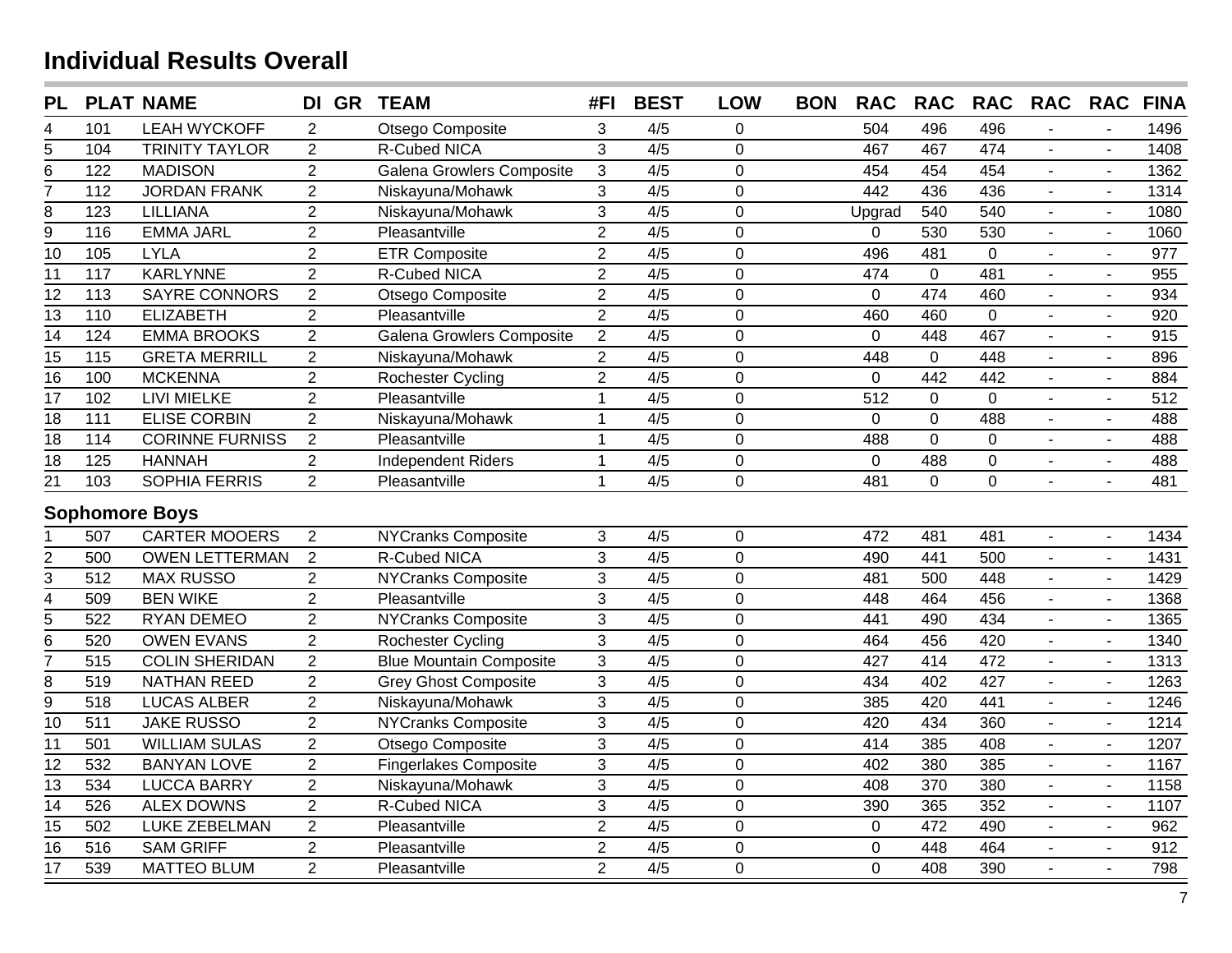| <b>PL</b>       |                     | <b>PLAT NAME</b>       | DI GR          | <b>TEAM</b>                     | #FI            | <b>BEST</b>      | <b>LOW</b>     | <b>BON</b> | <b>RAC</b>     | <b>RAC</b>     | <b>RAC</b>       | <b>RAC</b>     | <b>RAC</b>          | <b>FINA</b> |
|-----------------|---------------------|------------------------|----------------|---------------------------------|----------------|------------------|----------------|------------|----------------|----------------|------------------|----------------|---------------------|-------------|
| 18              | 514                 | <b>PATRICK GILBERT</b> | 2              | Niskayuna/Mohawk                | $\overline{2}$ | 4/5              | 0              |            | $\pmb{0}$      | 390            | 402              |                |                     | 792         |
| 18              | 543                 | <b>NASH ROBERTS</b>    | $\overline{2}$ | <b>Independent Riders</b>       | $\overline{2}$ | $\overline{4/5}$ | $\overline{0}$ |            | $\mathbf 0$    | 396            | 396              |                |                     | 792         |
| 20              | 529                 | <b>CHARLIE SHELDON</b> | $\overline{2}$ | Galena Growlers Composite       | $\overline{2}$ | 4/5              | $\overline{0}$ |            | $\overline{0}$ | 356            | 340              |                | $\mathbf{r}$        | 696         |
| $\overline{21}$ | 508                 | <b>TROY WERTHNER</b>   | $\overline{2}$ | <b>NYCranks Composite</b>       | $\mathbf{1}$   | 4/5              | $\overline{0}$ |            | 500            | $\overline{0}$ | $\overline{0}$   |                | $\mathbf{r}$        | 500         |
| $\frac{22}{23}$ | 506                 | <b>MATT MUNAFO</b>     | $\overline{2}$ | Niskayuna/Mohawk                | $\mathbf{1}$   | 4/5              | $\overline{0}$ |            | 456            | $\overline{0}$ | $\overline{0}$   |                |                     | 456         |
|                 | 504                 | <b>SIMON KANE</b>      | $\overline{2}$ | <b>NYCranks Composite</b>       | $\mathbf{1}$   | 4/5              | $\overline{0}$ |            | $\mathbf 0$    | 427            | $\overline{0}$   | $\mathbf{r}$   | $\mathbf{r}$        | 427         |
| $\overline{24}$ | 503                 | <b>MICHAEL</b>         | $\overline{2}$ | <b>R-Cubed NICA</b>             | $\mathbf{1}$   | 4/5              | $\overline{0}$ |            | $\mathbf 0$    | $\overline{0}$ | 414              | $\blacksquare$ | $\blacksquare$      | 414         |
| $\overline{25}$ | 524                 | <b>CHRISTOPHER</b>     | $\overline{2}$ | <b>Catskill Claws Composite</b> | $\mathbf{1}$   | 4/5              | $\overline{0}$ |            | 396            | $\mathbf 0$    | 0                | $\blacksquare$ | $\blacksquare$      | 396         |
| $\overline{26}$ | 538                 | <b>KHANG DO</b>        | $\overline{2}$ | <b>ETR Composite</b>            | $\mathbf{1}$   | 4/5              | $\overline{0}$ |            | 380            | $\mathbf 0$    | 0                | $\blacksquare$ | $\blacksquare$      | 380         |
| $\overline{27}$ | 530                 | <b>EBEN PERKINS</b>    | $\overline{2}$ | R-Cubed NICA                    | $\mathbf{1}$   | 4/5              | 0              |            | $\mathbf 0$    | $\overline{0}$ | 375              | $\blacksquare$ | $\overline{a}$      | 375         |
| $\overline{27}$ | 535                 | <b>DREW MARGELOT</b>   | $\overline{2}$ | R-Cubed NICA                    | $\mathbf{1}$   | 4/5              | $\mathbf 0$    |            | $\mathbf 0$    | 375            | $\mathbf 0$      | $\blacksquare$ | $\blacksquare$      | 375         |
| $\overline{29}$ | 523                 | <b>BENJAMIN</b>        | $\overline{2}$ | <b>Catskill Claws Composite</b> | $\mathbf{1}$   | 4/5              | $\overline{0}$ |            | $\mathbf 0$    | $\overline{0}$ | 370              | $\blacksquare$ | $\overline{a}$      | 370         |
| $\overline{30}$ | 544                 | <b>JOHNNY MUDGE</b>    | $\overline{2}$ | Watervile Mountain Bike         | $\mathbf{1}$   | 4/5              | 365            |            |                |                | 365              | $\mathbf{r}$   | $\blacksquare$      | 365         |
| $\overline{31}$ | 541                 | <b>GABE LUNIN-PACK</b> | $\overline{2}$ | <b>ETR Composite</b>            | $\mathbf{1}$   | 4/5              | $\mathbf 0$    |            | $\mathbf 0$    | 360            | 0                | $\sim$         | $\overline{a}$      | 360         |
| $\overline{32}$ | 536                 | <b>GERIK RYNSKI</b>    | $\overline{2}$ | <b>Rochester Cycling</b>        | $\mathbf{1}$   | 4/5              | $\mathbf 0$    |            | $\mathbf 0$    | $\mathbf 0$    | 356              | $\sim$         | $\blacksquare$      | 356         |
| $\overline{33}$ | 510                 | <b>JACK TUCKER</b>     | $\overline{2}$ | Watervile Mountain Bike         | $\mathbf{1}$   | 4/5              | 0              |            | $\pmb{0}$      | $\mathbf 0$    | 348              | $\blacksquare$ | $\blacksquare$      | 348         |
| $\overline{34}$ | 505                 | DOMINIC DURSO          | $\overline{2}$ | <b>Fingerlakes Composite</b>    | $\mathbf{1}$   | 4/5              | $\mathbf 0$    |            | $\mathbf 0$    | $\Omega$       | 344              | $\sim$         | $\blacksquare$      | 344         |
|                 |                     | <b>Sophomore Girls</b> |                |                                 |                |                  |                |            |                |                |                  |                |                     |             |
|                 | 404                 | <b>MAGGIE WU</b>       | $\overline{2}$ | <b>NYCranks Composite</b>       | 3              | 4/5              | $\mathbf 0$    |            | 500            | 500            | 464              | $\mathbf{r}$   | $\mathbf{r}$        | 1464        |
| $\overline{2}$  | 400                 | <b>DELIA MEMMER</b>    | $\overline{2}$ | <b>Watervile Mountain Bike</b>  | $\overline{3}$ | 4/5              | $\overline{0}$ |            | 472            | 490            | 500              | $\blacksquare$ | $\blacksquare$      | 1462        |
| $\overline{3}$  | 402                 | <b>LILY GALLUCCIO</b>  | $\overline{2}$ | <b>R-Cubed NICA</b>             | $\overline{3}$ | 4/5              | 0              |            | 481            | 481            | 481              | $\sim$         | $\blacksquare$      | 1443        |
| $\overline{4}$  | 401                 | <b>VIDA</b>            | $\overline{2}$ | Chenango Composite              | 3              | 4/5              | 0              |            | 464            | 472            | 472              | $\mathbf{r}$   | $\overline{a}$      | 1408        |
| $\overline{5}$  | 405                 | <b>EMMA MITCHELL</b>   | $\overline{2}$ | R-Cubed NICA                    | $\overline{2}$ | 4/5              | $\overline{0}$ |            | 490            | $\mathbf 0$    | 490              | $\blacksquare$ | $\blacksquare$      | 980         |
| $\overline{6}$  | 406                 | <b>NATALIE</b>         | $\overline{2}$ | <b>Rochester Cycling</b>        | $\overline{2}$ | 4/5              | $\mathbf 0$    |            | $\mathbf 0$    | 456            | 456              | $\sim$         | $\overline{a}$      | 912         |
| 7               | 403                 | <b>LOUISA</b>          | $\overline{2}$ | <b>NYCranks Composite</b>       | $\mathbf{1}$   | 4/5              | $\overline{0}$ |            | $\overline{0}$ | 464            | $\overline{0}$   | $\sim$         | $\overline{a}$      | 464         |
|                 | <b>Varsity Boys</b> |                        |                |                                 |                |                  |                |            |                |                |                  |                |                     |             |
|                 | 62                  | <b>ANDREW SANCHEZ</b>  | 2              | Dave Jordan Racing Juniors      | 3              | 4/5              | $\mathbf 0$    |            | 565            | 575            | 575              | $\mathbf{r}$   | $\mathbf{r}$        | 1715        |
| $\overline{2}$  | 51                  | <b>KALEB TOSCANO</b>   | $\overline{2}$ | <b>Central New York</b>         | 3              | 4/5              | $\overline{0}$ |            | 575            | 556            | 556              | ÷.             | $\bar{\phantom{a}}$ | 1687        |
| 3               | 59                  | <b>JACOB GILSON</b>    | $\overline{2}$ | Niskayuna/Mohawk                | 3              | 4/5              | $\overline{0}$ |            | 556            | 565            | 565              | $\blacksquare$ | $\mathbf{r}$        | 1686        |
| $\overline{4}$  | 61                  | <b>JACOB MCCARTHY</b>  | $\overline{2}$ | Niskayuna/Mohawk                | 3              | 4/5              | $\overline{0}$ |            | 539            | 547            | 547              | $\mathbf{r}$   | $\mathbf{u}$        | 1633        |
| $\overline{5}$  | 53                  | <b>LUCAS BARAD</b>     | $\overline{2}$ | <b>ETR Composite</b>            | 3              | 4/5              | 0              |            | 531            | 539            | 539              | $\blacksquare$ | $\mathbf{r}$        | 1609        |
| $\overline{5}$  | $\overline{57}$     | <b>JAMES MCKINLEY</b>  | $\overline{2}$ | <b>NYCranks Composite</b>       | $\overline{3}$ | 4/5              | $\overline{0}$ |            | 547            | 531            | $\overline{531}$ | $\sim$         | $\blacksquare$      | 1609        |
| $\overline{7}$  | 60                  | <b>BRAYDEN</b>         | $\overline{2}$ | <b>Grey Ghost Composite</b>     | 3              | 4/5              | $\mathbf 0$    |            | 502            | 502            | 509              | $\blacksquare$ | $\blacksquare$      | 1513        |
| $\overline{8}$  | 50                  | <b>COLLIN</b>          | $\overline{2}$ | R-Cubed NICA                    | $\mathfrak{S}$ | 4/5              | $\overline{0}$ |            | 509            | 489            | 502              | $\blacksquare$ | $\blacksquare$      | 1500        |
| $\overline{9}$  | 55                  | <b>JOHN BEDNAREK</b>   | $\overline{2}$ | R-Cubed NICA                    | $\overline{2}$ | 4/5              | $\overline{0}$ |            | $\mathbf 0$    | 523            | 523              | $\mathbf{r}$   | $\overline{a}$      | 1046        |
|                 |                     |                        |                |                                 |                |                  |                |            |                |                |                  |                |                     |             |